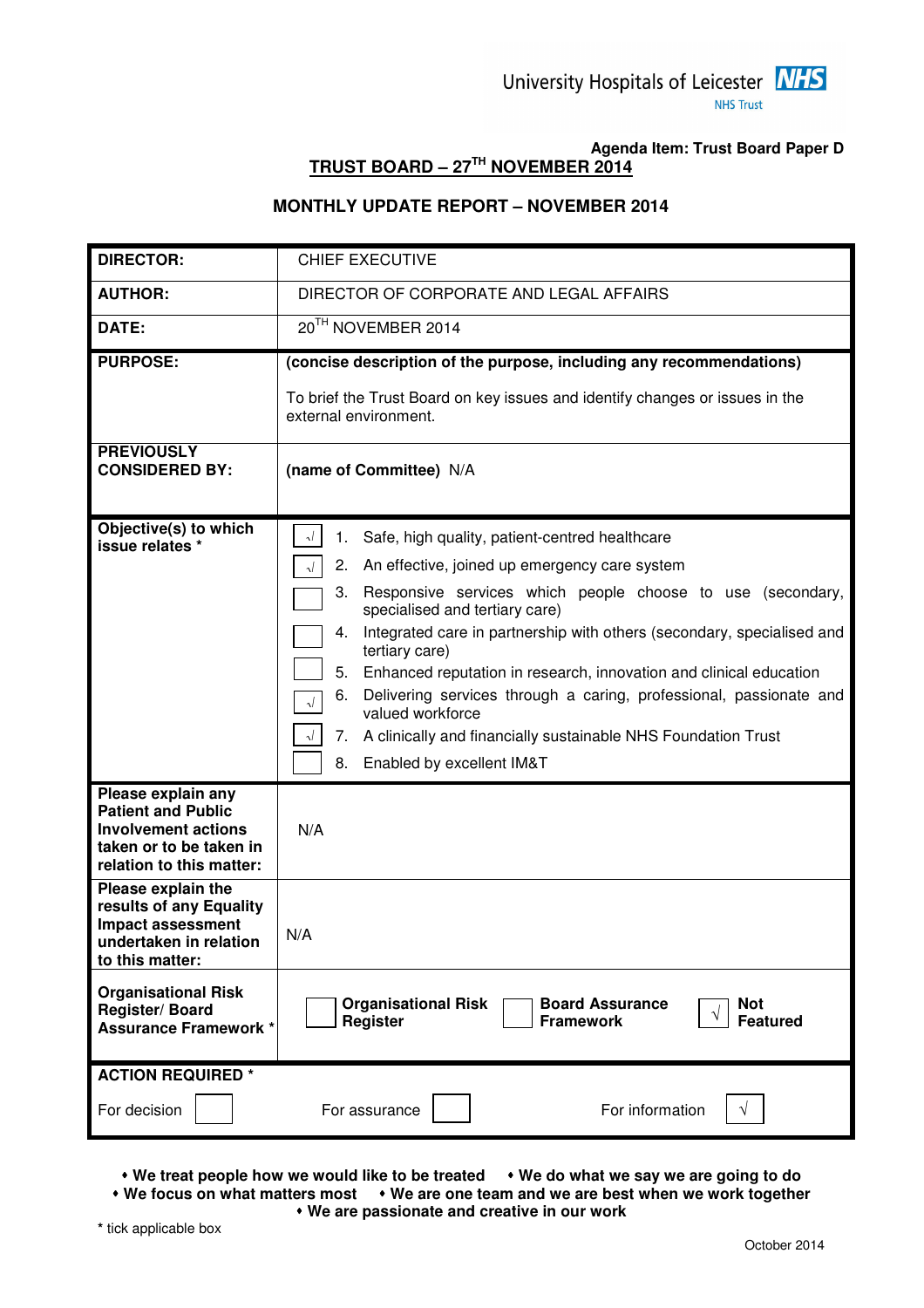## **UNIVERSITY HOSPITALS OF LEICESTER NHS TRUST**

**REPORT TO: TRUST BOARD** 

**DATE: 27 NOVEMBER 2014** 

**REPORT BY: CHIEF EXECUTIVE** 

## **SUBJECT: MONTHLY UPDATE REPORT – NOVEMBER 2014**

- 1. In line with good practice (as set out in the Department of Health Assurance Framework for Aspirant Foundation Trusts : Board Governance Memorandum), the Chief Executive is to submit a written report to each Board meeting detailing key Trust issues and identifying important changes or issues in the external environment.
- 2. For this meeting, the key issues which the Chief Executive has identified and upon which he will report further, orally, at the Board meeting are as follows:-
- (a) emergency care performance;
- (b) the Trust's RTT performance;
- (c) the Trust's month 7 financial position;
- (d) Better Care Together;
- (e) the NHS Five Year Forward View, published on  $23<sup>rd</sup>$  October 2014; and
- (f) the annual conference and exhibition of the Foundation Trust Network held in Liverpool on  $18<sup>th</sup>$  and  $19<sup>th</sup>$  November 2014. (NB the Foundation Trust Network's name will change on 1<sup>st</sup> December 2014 to NHS Providers, the Association of Foundation Trusts and Trusts);and
- (g) the recent formal launch of MyNHS by the Department of Health.
- 3. The Trust Board is asked to consider the Chief Executive's report and, again, in line with good practice consider the impact on the Trust's Strategic Direction and decide whether or not updates to the Trust's Board Assurance Framework are required.

John Adler Chief Executive